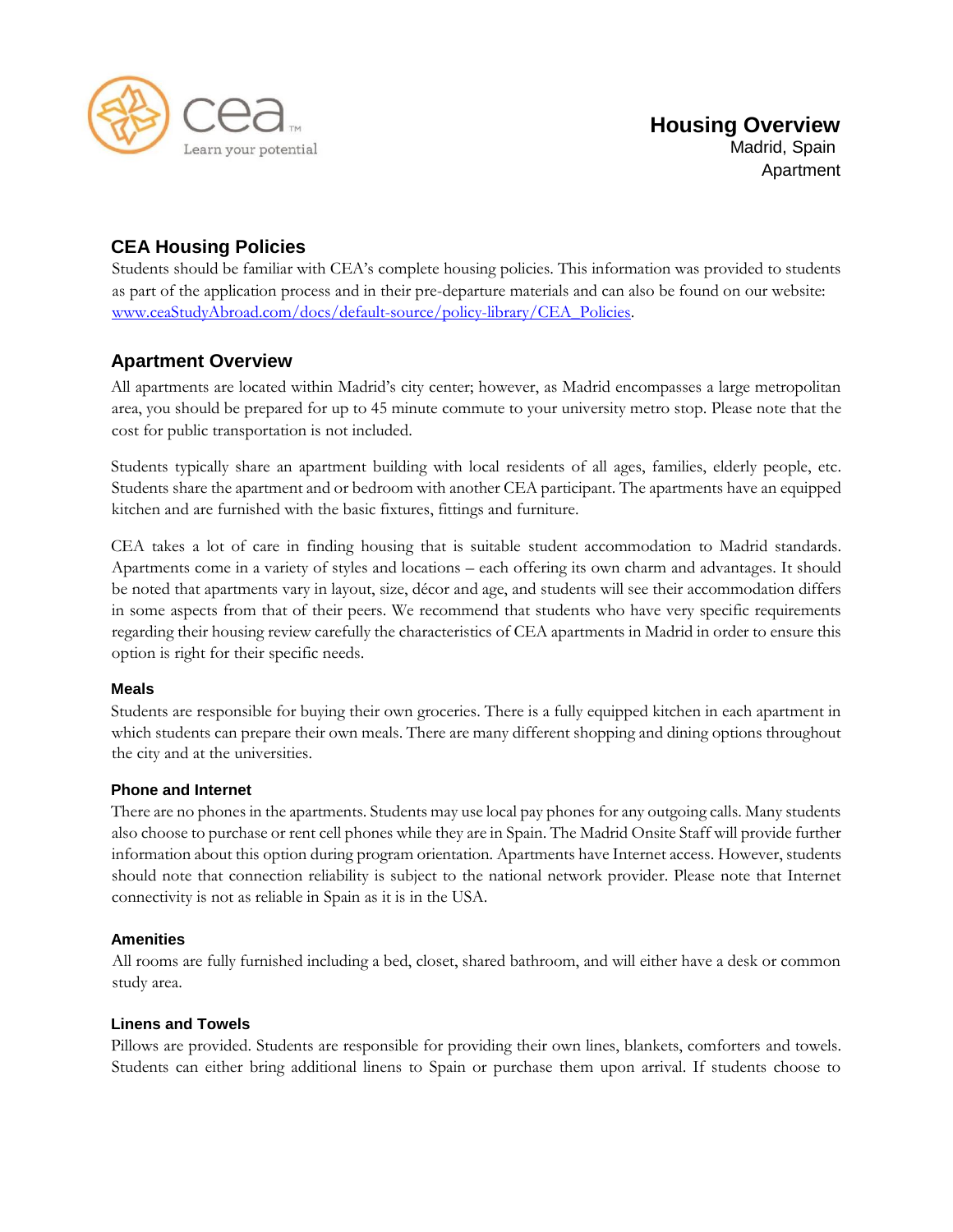purchase linens upon arrival, the Madrid Onsite Staff will be available to provide additional information on where to purchase them. The majority of the beds are twin size (90 cm/36 in).

#### **Laundry**

Each flat is equipped with a washing machine. Students are responsible for purchasing their own laundry detergent. There are no dryers, but each apartment is provided with a drying rack.

#### **Cleaning**

Students will receive a weekly cleaning service in the communal areas and will be informed of the schedule during the first week after arrival. Cleaning of bedrooms, washing dishes, and taking out the trash are considered the students' responsibilities. Each student is responsible for cleaning his/her room at least once a week and keeping it tidy throughout the duration of the program as well as keeping all common areas clean. If the apartment is deemed unhygienic (i.e. food left to rot on floors/counters/furniture, accumulated liquids from garbage staining floors, insect infestation, etc.) students will be billed for extra cleaning sessions.

#### **Maintenance**

Students will receive assistance in resolving housing maintenance issues; CEA Madrid Housing Department will act on behalf of the students in arranging any repairs, visits from technicians etc.; a 24-hour help line is also available for truly serious cases. Minor maintenance issues like heating and plumbing are not to be considered as serious. Staff and maintenance technicians' visits to apartments will be announced in advance whenever possible. In some cases, for example when a technician is required to solve a serious maintenance issue or a serious incident has been reported, CEA reserves the right to perform unexpected visits.

# **Local Rules & Regulations**

# **Alcohol, Smoking and Drugs**

Alcohol abuse or signs of drunkenness is not accepted. Smoking and drug consumption or possession is not allowed in CEA housing.

#### **Guests**

CEA students are responsible for the conduct of their guests while in CEA housing. Guests must be accompanied by a resident at all times. Overnight guests are not permitted in any housing assignment.

#### **Curfew**

There is no curfew in any apartment. However, students should be respectful of their roommates and neighbors when coming home late.

#### **Keys & Security**

Each student will be issued keys to their housing and shown how to double lock the apartment door upon check-in. For the safety of the students and building community, it is very important that the apartment address is never with the keys, that the keys are not given to anyone else, and that students double lock the door every time they leave the apartment empty. Students must inform CEA as soon as possible of any lost or stolen keys. In the event that keys are lost or stolen during the program, CEA will change the apartment door lock by the next business day. The student will be responsible for the cost of the new lock and keys.

CEA is not responsible for any lost or stolen personal items (laptops, jewelry, cell phones, cameras, bags, etc). We strongly advise students to insure their personal belongings for the time that they will be abroad. Any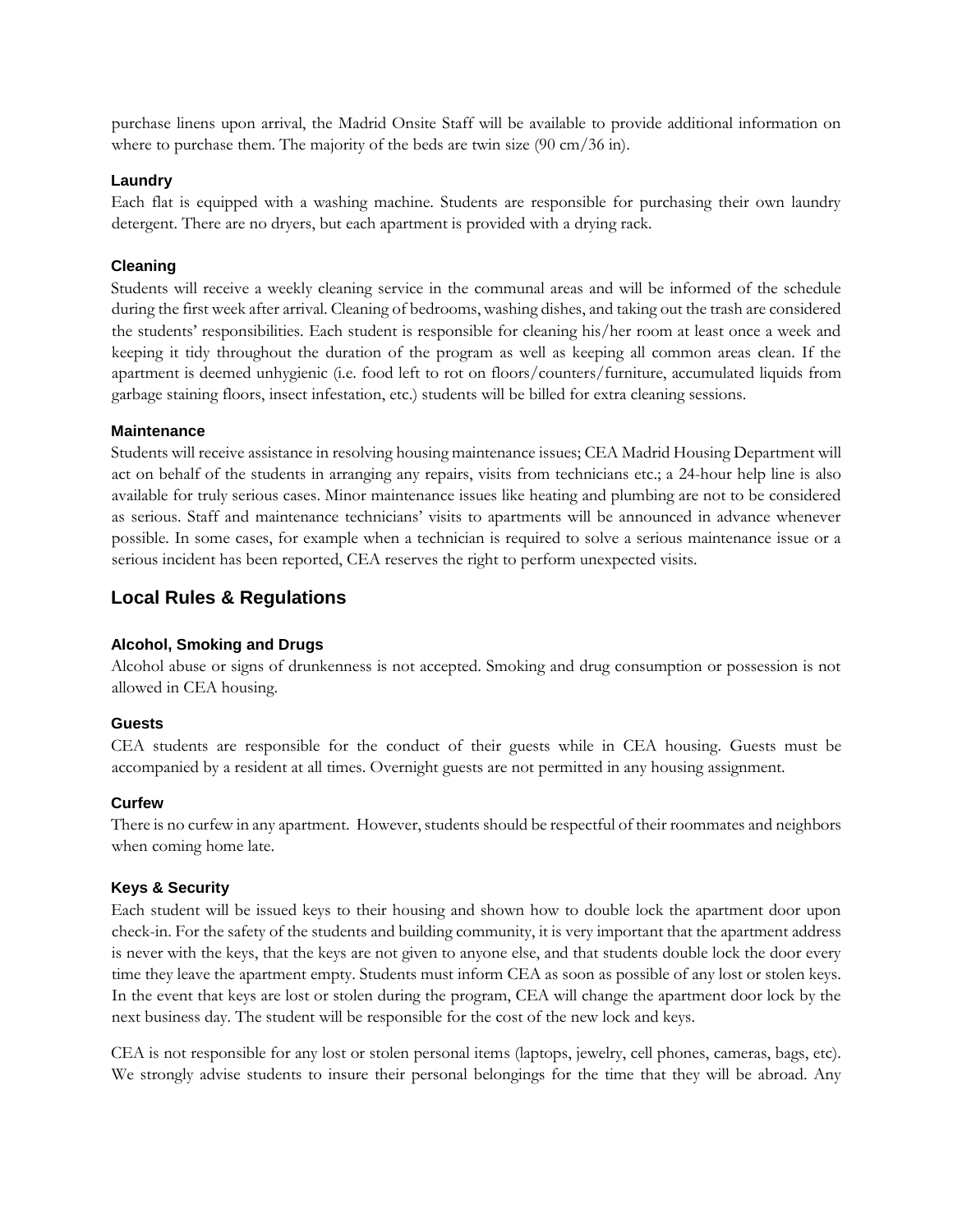student who is a victim of crime should notify the onsite staff as soon as possible so that they are informed of the necessary safety protocols.

### **Check-in**

Students will be driven to their apartment from the airport when arriving on the check-in date. A CEA Madrid team member will be waiting for the student to show them the apartment.

# **Housing Checks**

During the semester, there will be a mid-semester housing check, and one more right before the end of it.

#### **Check-out**

Students are supposed to leave their apartments on the program end date, before noon.

#### **Utilities**

CEA will cover all reasonable utility expenses. Students who incur utility charges above and beyond what is deemed reasonable by CEA will be responsible for paying the excessive charges. It may take up to three months for foreign utility bills to be issued; therefore, CEA reserves the right to hold program deposits until all utility bills have been reviewed. If the program damage deposit does not cover all utility charges, the student will be billed accordingly. CEA reserves the right to withhold academic transcripts for any outstanding balance on student accounts.

Please note that utility rates are typically much higher than in the US. Students are expected to be mindful of this when using electricity, water and gas in their host country, and to be more conservative than they might otherwise be.

# **Damages**

All students must respect all furniture, property, and other items provided. All damage, even unintentional, will be billed to the student responsible. If responsibility cannot be determined, the cost will be split equally among all residents. If excessive cleaning and/or trash removal is required at the end of the program, students will be responsible for all additional costs incurred. In addition, CEA will, without liability, dispose of any personal items left in CEA housing at the end of this contract term. If the program damage deposit does not cover all charges, the student will be billed accordingly. CEA reserves the right to withhold academic transcripts for any outstanding balance on student accounts.

# **Housing Changes and Discipline**

CEA commits to providing suitable student housing. Once housing is assigned by CEA, there are only limited or special circumstances in which CEA will make changes to a student's housing assignment. Such changes will be made at CEA's discretion and will require payment of \$300 (Change of Housing Fee) and all additional costs incurred as a result of the change.

In the exceptional circumstances that a change of student housing assignment is deemed necessary, CEA reserves the right to relocate student/s to any vacant CEA accommodation spots at any time during the program. Fellow CEA students affected by such a change will be given a minimum of 24 hours' notice prior to the inclusion of a new roommate.